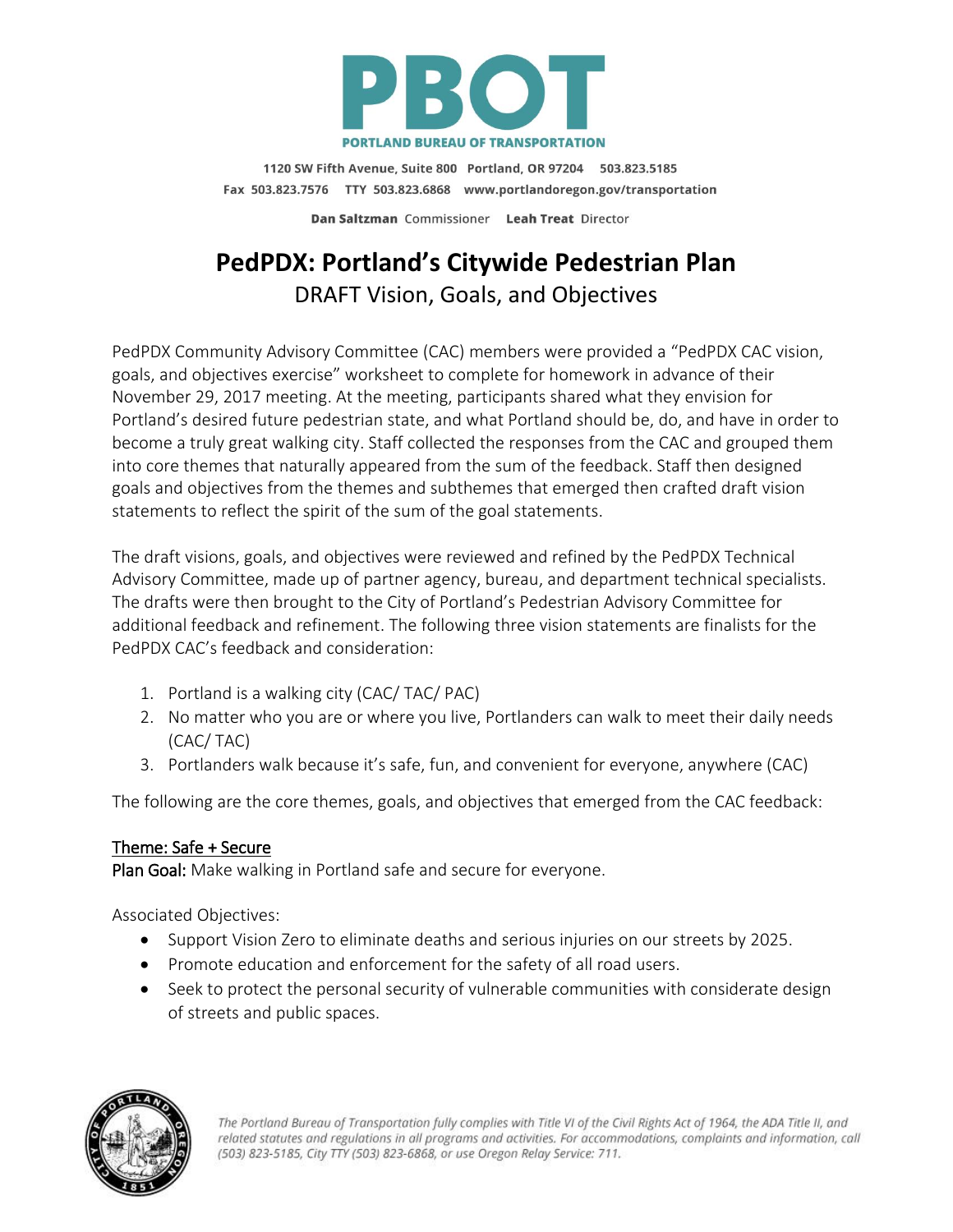- Partner with other agencies and City bureaus as a means to advance the wellbeing and personal security of vulnerable communities as they use Portland transportation infrastructure.
- Increase and prioritize investments in the infrastructure required to advance the safety and wellbeing of pedestrians.
- Commit to funding pedestrian network improvements citywide.

# Theme: Equitable + Inclusive

Plan Goal: Create an equitable and inclusive pedestrian network for all Portlanders.

Associated Objectives:

- Prioritize investment in areas with the greatest historic underinvestment in pedestrian infrastructure and populations of underserved community.
- Develop an intuitive pedestrian network for people of all ages, languages, and abilities.
- Allow all Portlanders to have access to a pedestrian network that connects them to the goods and services that meet their daily needs.
- Ensure all Portlanders have safe pedestrian connections to transit.

# Theme: Comfortable + Inviting

Plan Goal: Design a comfortable and inviting pedestrian network that supports walkable neighborhoods

Associated Objectives:

- Design a pedestrian network that promotes and encourages walking.
- Maintain our pedestrian infrastructure to remove barriers and increase a pleasant walking environment throughout the city.
- Prioritize protected walkways wherever possible.
- Pursue creativity in pedestrian infrastructure to promote walking as an attractive choice.
- Experiment with innovative designs that enhance the pedestrian realm for all.
- Advance alternative street designs in order to maximize cost effectiveness in pursuit of community priorities.
- Implement new and creative transportation solutions to complex problems.

# Theme: Healthy people and environment

Plan Goal: Ensure walking is a safe and enjoyable means of achieving improved health outcomes for all people and the environment.

Associated Objectives:

• Ensure walking is a safe, healthy, and accessible form of exercise for everyone.